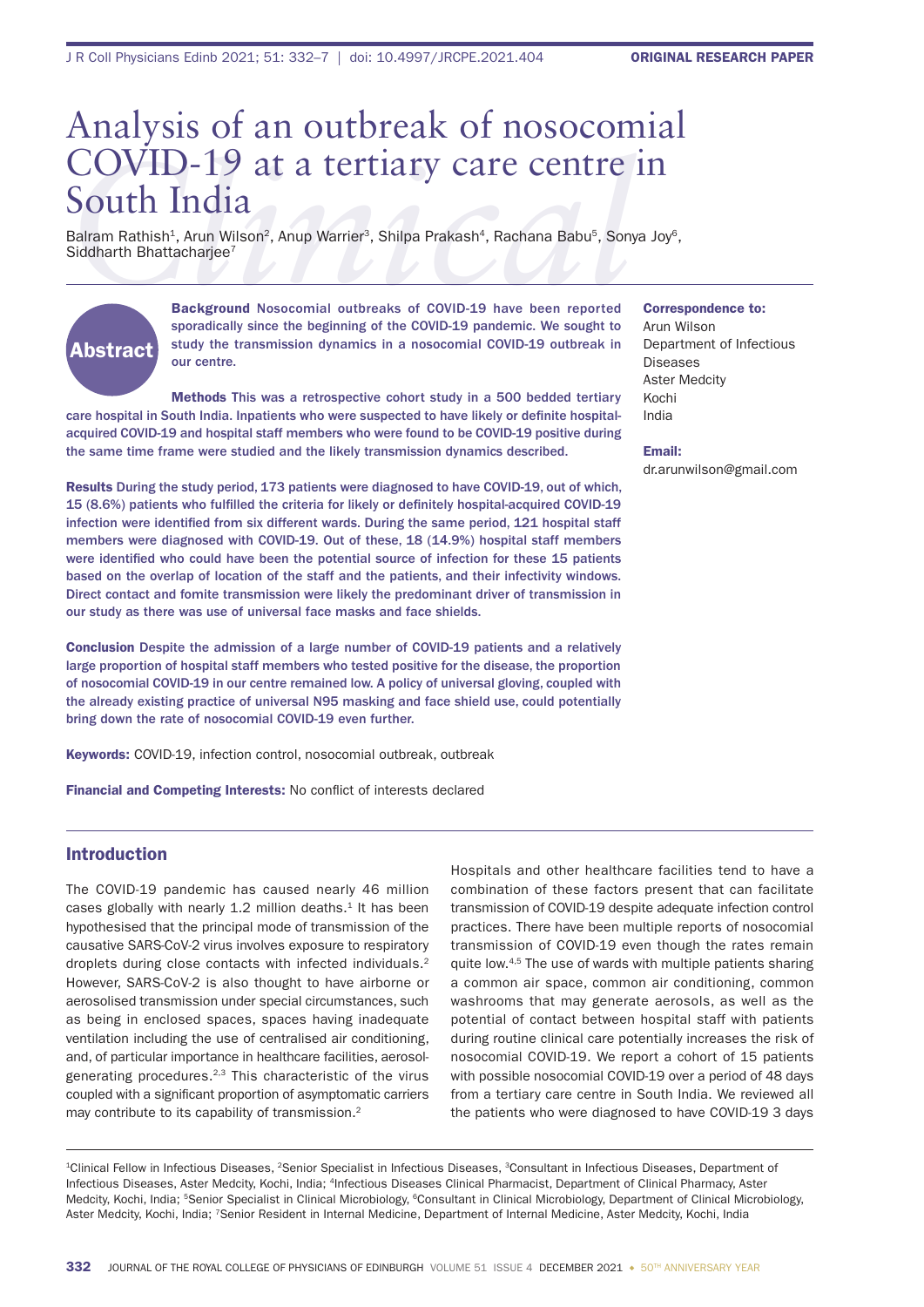Table 1 Criteria for classifying patients as community acquired or nosocomial COVID-19<sup>4</sup>

| <b>Classification</b>            | Day of diagnosis with respect to admission                                                                                                                                                           |
|----------------------------------|------------------------------------------------------------------------------------------------------------------------------------------------------------------------------------------------------|
| Definitely community<br>acquired | • Symptoms present during admission and first RT-PCR test positive on days 3–7 after<br>admission                                                                                                    |
| Likely community acquired        | Symptoms present during admission, first RT-PCR test positive on days 8–14 after admission,<br>and not tested prior to day 8                                                                         |
|                                  | • Symptom onset and first RT-PCR test positive on days 3–7 after admission, with no known<br>exposure on day 1 or 2                                                                                  |
|                                  | • Symptom onset and first RT-PCR test positive on days 8–14 after admission, with known<br>exposure in the community prior to hospitalisation (in the 14 days preceding symptom onset)               |
| Likely hospital acquired         | • Symptom onset and first RT-PCR test positive on days 3–7 after admission, with known<br>exposure in the hospital on day 1 or 2, and no known exposure in the community prior to<br>hospitalisation |
|                                  | • Symptom onset and first RT-PCR test positive on days 8–14 after admission, with no known<br>exposure in the community prior to hospitalisation (in the 14 days preceding symptom onset)            |
| Definitely hospital<br>acquired  | • Symptom onset and first RT-PCR test positive on or after 15th day of hospital admission                                                                                                            |
| <b>Unknown</b>                   | • None of the above criteria                                                                                                                                                                         |

RT-PCR: reverse transcription polymerase chain reaction

after admission for a different reason. We then performed a root cause analysis to assess the effectiveness of the infection control program at the hospital.

## **Methods**

#### Study design and setting

This study was conducted as a retrospective cohort study involving all patients suspected to have nosocomial COVID-19 in a 500 bedded tertiary care hospital in South India during a 48-day period between 23 August 2020 to 9 October 2020. We defined nosocomial COVID-19 as any patient having symptoms, signs or radiological chest imaging suggestive of COVID-19 with a positive SARS-CoV-2 reverse-transcription polymerase chain reaction (RT-PCR) at least 72 hours (3 days) after hospital admission, based on a previous study.4 Our study was exempted from full review by the Institutional ethical board (vide letter 01-15/07/2021) due to minimal risk to patients and as the study involved only information collected and analysed as part of routine hospital infection control practice. This study is reported as per the Strengthening the Reporting of Observational Studies in Epidemiology (STROBE) guidelines.6

#### Patient characteristics and data collection

We identified all patients with COVID-19 in whom the first positive RT-PCR test result was obtained at least 72 hours (3 days) after hospital admission. Post discharge patients were not followed up for possibility of nosocomial COVID-19. The medical records of the patients, their clinical features, and movement within the hospital were studied by a single physician (BR) to determine whether the infection was most likely acquired prior to hospitalisation or after hospital admission, based on the timing of symptoms, RT-PCR, and

potential exposures within or outside the hospital based on a previous similar study (Table 1).<sup>4</sup>

The potential COVID-19 exposure for the patients was studied by cross referencing the overlap of locations and periods of infectivity between the patient, with either hospital staff who worked in the same ward and tested positive for COVID-19 or with other patients admitted in the same ward who tested positive for SARS-CoV-2. A definite exposure was taken as the sharing of the same air space during the infectivity window of a patient or staff member who tested positive for COVID-19. For example, if a staff member working on a particular ward tested positive for COVID-19, and a patient from that ward later tested positive for COVID-19, an analysis was performed to assess whether there was sharing of air space between this patient and the staff member during the staff member's infectivity window. The infectivity window was taken as 72 hours prior to symptom onset or a positive RT-PCR test as per governmental guidelines.7 The duration of exposure, nature of exposure whether direct contact or not, and physical distance between the infected person and the contact were not studied due to unavailability of data given the retrospective nature of the study. The patients or staff who tested positive for COVID-19 were immediately isolated and hence no exposure was deemed possible after test positivity.

#### Infection control practices

The routine Infection Control and Testing Standards during the study period remained the same as per governmental guidelines, and included screening of all patients for COVID-19 symptoms on admission, the use of RT-PCR initially for all symptomatic patients and SD Biosensor Rapid antigen test for all asymptomatic patients who were suspected to have COVID-19 based on exposure or risk factors and this was carried out as per governmental guidelines.<sup>8</sup> There were 100 beds that were dedicated for COVID-19 patients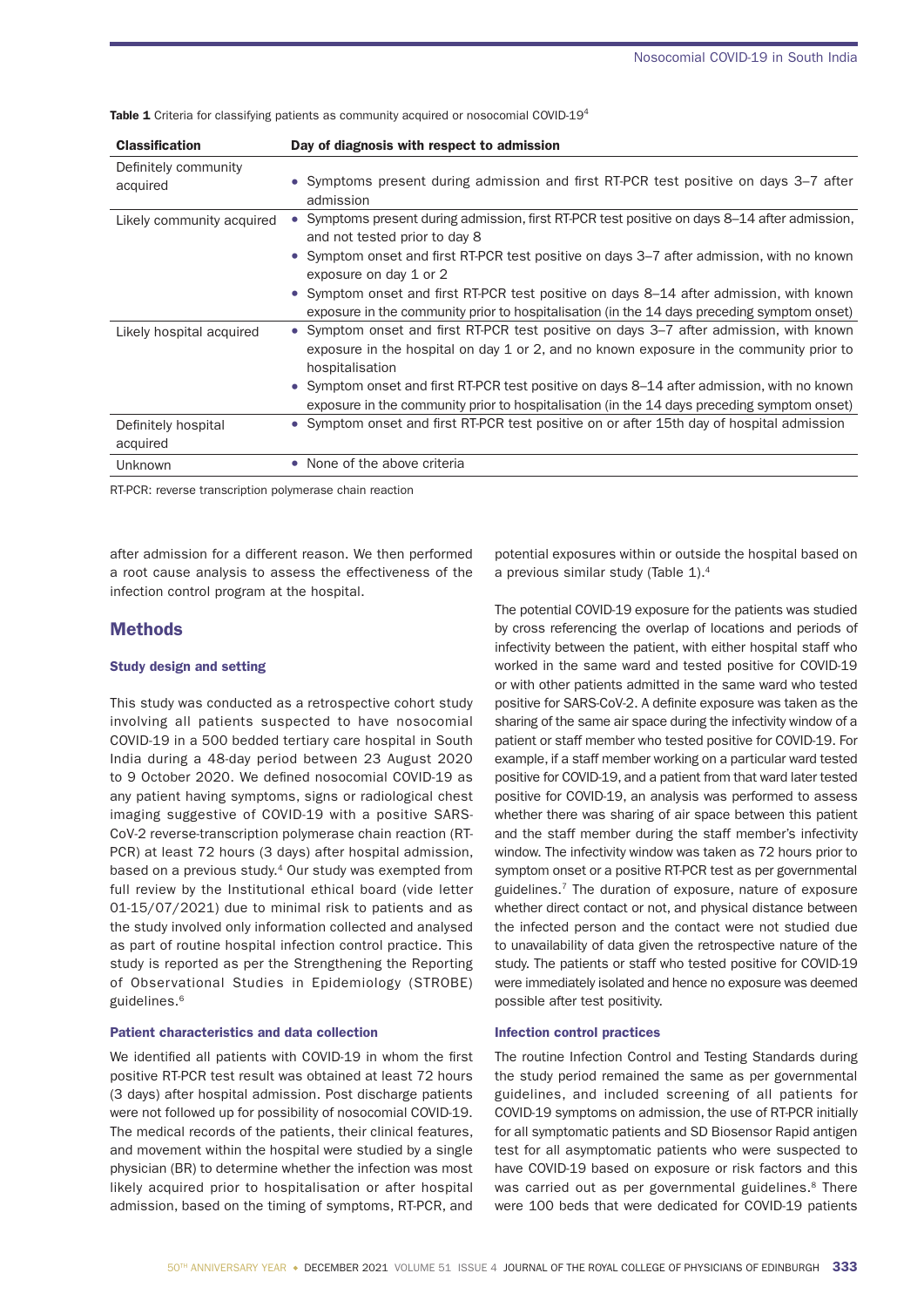| <b>Location of</b><br>potential<br>exposure | <b>Staff</b><br><b>Member</b> | <b>Category</b> | Infective window start date Infective window end | date       | <b>Infective</b><br>window<br>period (days) |
|---------------------------------------------|-------------------------------|-----------------|--------------------------------------------------|------------|---------------------------------------------|
| Ward 1                                      | A                             | <b>Nurse</b>    | 19-09-2020                                       | 21-09-2020 | 10                                          |
|                                             | B                             | <b>Nurse</b>    | 16-09-2020                                       | 18-09-2020 |                                             |
|                                             | $\mathsf C$                   | <b>Nurse</b>    | 24-09-2020                                       | 26-09-2020 |                                             |
|                                             | D                             | <b>Nurse</b>    | 19-09-2020                                       | 21-09-2020 |                                             |
|                                             | E                             | Housekeeping    | 17-09-2020                                       | 19-09-2020 |                                             |
|                                             | F                             | Housekeeping    | 16-09-2020                                       | 18-09-2020 |                                             |
| Ward 2                                      | G                             | <b>Nurse</b>    | 31-08-2020                                       | 02-09-2020 | 3                                           |
|                                             | H                             | <b>Nurse</b>    | 31-08-2020                                       | 02-09-2020 |                                             |
|                                             |                               | <b>Nurse</b>    | 31-08-2020                                       | 02-09-2020 |                                             |
|                                             |                               | <b>Nurse</b>    | 31-08-2020                                       | 02-09-2020 |                                             |
|                                             | Κ                             | <b>Nurse</b>    | 31-08-2020                                       | 02-09-2020 |                                             |
|                                             |                               | <b>Nurse</b>    | 09-09-2020                                       | 11-09-2020 |                                             |
|                                             | M                             | Non-medical     | 31-08-2020                                       | 02-09-2020 |                                             |
| Ward 3                                      | N                             | <b>Nurse</b>    | 23-09-2020                                       | 25-09-2020 | $\overline{4}$                              |
|                                             | $\circ$                       | <b>Nurse</b>    | 22-09-2020                                       | 24-09-2020 |                                             |
| Ward 4                                      | P                             | Housekeeping    | 15-09-2020                                       | 17-09-2020 | 3                                           |
| Ward 5                                      | Q                             | <b>Nurse</b>    | 22-09-2020                                       | 24-09-2020 | 3                                           |
| Independent<br>of ward                      | $\mathsf{R}$                  | Doctor          | 03-10-2020                                       | 05-10-2020 | 3                                           |

Table 2 Epidemiological details of the potentially infective staff members

Figure 1 Graphical representation showing the distribution of the patients, their respective locations, dates of potential exposure, date of test positivity and the infectivity windows of the staff

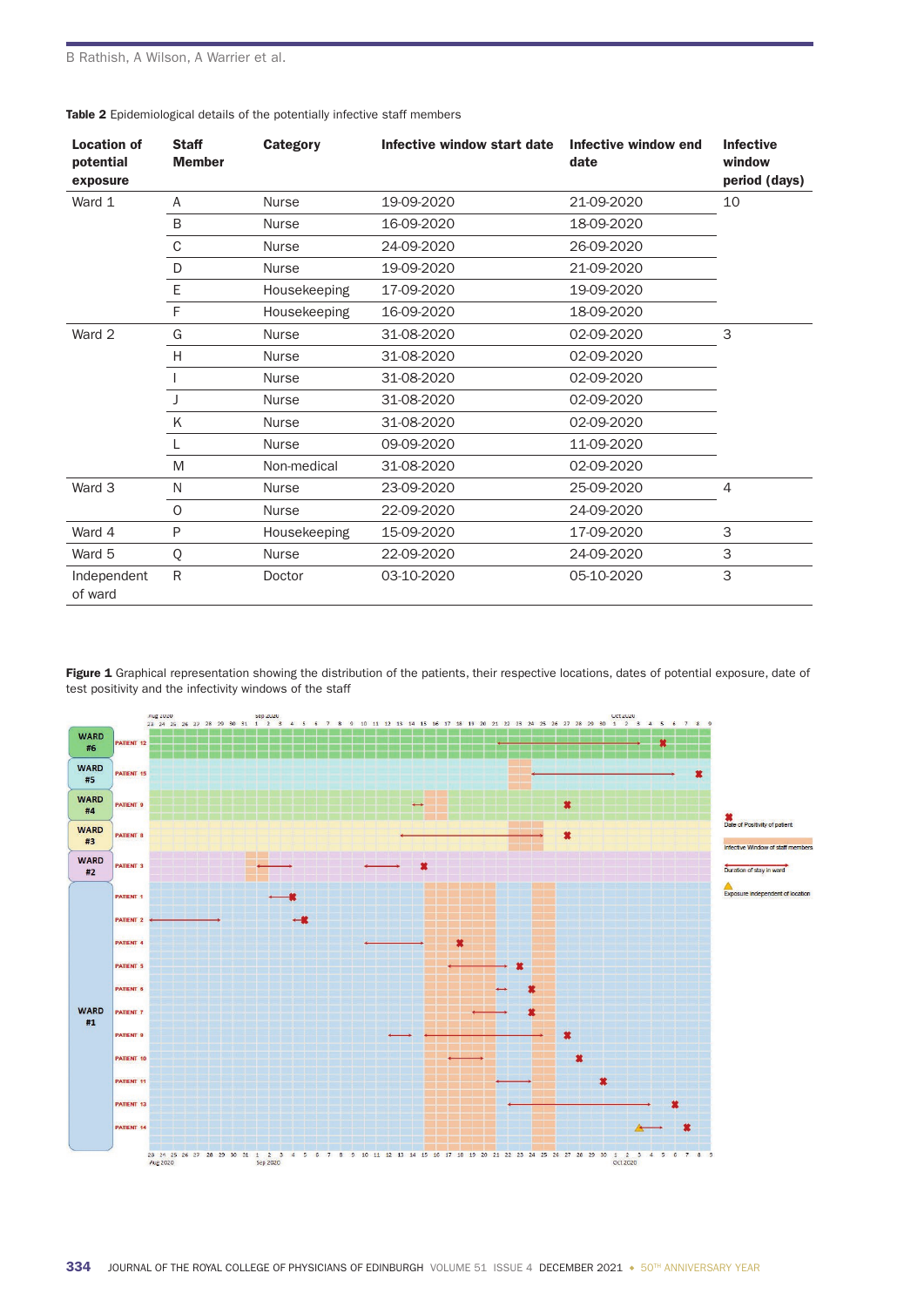| <b>Patient</b><br>number | Gender | <b>Location of</b><br>potential<br>exposure | Date of<br>admission | Date of earliest<br>exposure | Date of RT-PCR<br>positivity | Days from<br>admission<br>to positivity | <b>Incubation</b><br>period |
|--------------------------|--------|---------------------------------------------|----------------------|------------------------------|------------------------------|-----------------------------------------|-----------------------------|
| $\mathbf{1}$             | Female | Ward 1                                      | 28-08-2020           | <b>NK</b>                    | 04-09-2020                   | 8                                       | <b>NK</b>                   |
| 2                        | Female | Ward 1                                      | 16-08-2020           | <b>NK</b>                    | 05-09-2020                   | 21                                      | <b>NK</b>                   |
| 3                        | Male   | Ward 2                                      | 14-08-2020           | 01-09-2020                   | 15-09-2020                   | 33                                      | 14                          |
| $\overline{4}$           | Female | Ward 1                                      | 10-09-2020           | 15-09-2020                   | 18-09-2020                   | 9                                       | $\overline{4}$              |
| 5                        | Male   | Ward 1                                      | 12-09-2020           | 17-09-2020                   | 23-09-2020                   | 12                                      | 7                           |
| 6                        | Male   | Ward 1                                      | 21-09-2020           | 21-09-2020                   | 24-09-2020                   | 4                                       | 4                           |
| 7                        | Male   | Ward 1                                      | 18-09-2020           | 19-09-2020                   | 24-09-2020                   | 7                                       | 6                           |
| 8                        | Male   | Ward 3                                      | 08-09-2020           | 22-09-2020                   | 27-09-2020                   | 21                                      | 6                           |
| 9                        | Male   | Ward 1                                      | 12-09-2020           | 15-09-2020                   | 27-09-2020                   | 16                                      | 13                          |
| 10                       | Male   | Ward 1                                      | 17-09-2020           | 17-09-2020                   | 28-09-2020                   | 12                                      | 12                          |
| 11                       | Male   | Ward 1                                      | 21-09-2020           | 21-09-2020                   | 30-09-2020                   | 10                                      | 10                          |
| 12                       | Male   | Ward 6                                      | 17-09-2020           | NK.                          | 05-10-2020                   | 19                                      | <b>NK</b>                   |
| 13                       | Male   | Ward 1                                      | 11-09-2020           | 24-09-2020                   | 06-10-2020                   | 26                                      | 13                          |
| $14*$                    | Male   | Ward 1                                      | 03-10-2020           | 03-10-2020                   | 07-10-2020                   | 5                                       | 3                           |
| 15                       | Male   | Ward 5                                      | 08-09-2020           | 24-09-2020                   | 08-10-2020                   | 31                                      | 14                          |

Table 3 Epidemiological details of the patients

\*Patient 14 had an exposure independent of location on the day of admission

NK: not known; RT-PCR: reverse transcriptase polymerase chain reaction

in admission units with airborne infection isolation rooms, personal protective equipment (PPE) including universal masking of both patients and hospital staff, with additional face shields for all staff in accordance with the World Health Organization and governmental guidelines, along with restriction of visitors.

The governmental protocol to discontinue isolation precautions for COVID-19 patients required a negative SD Biosensor COVID-19 rapid antigen test result from nasopharyngeal swab samples that was obtained on the tenth day after symptom onset if they are asymptomatic on the day of testing or if symptoms persist, one day after the resolution of symptoms.<sup>9</sup> If despite a negative RT-PCR, the patient had a productive cough or required mechanical ventilation, they were pre-emptively placed in isolation with all precautions.

#### Statistical analysis

Descriptive analyses of patient and hospitalisation characteristics were performed using Microsoft Excel 2016.

# **Results**

During the study period, 173 inpatients were diagnosed to have COVID-19. Out of these, 15 (8.6%) patients who fulfilled the criteria for likely or definitely hospital-acquired COVID-19 infection were identified. There were 12 male and 3 female patients. These patients were designated with numbers 1 to 15. These 15 patients were segregated based on their locations from the time of admission to the time of diagnosis of COVID-19 into 6 wards in the hospital designated by numbers 1 to 6 (Figure 1).

In the identified 15 patients, the mean hospital stay was 15.6  $\pm$  8.9 days. Seven patients had a definite hospitalacquired COVID-19 as per the pre-determined criteria, while 8 patients had a likely hospital acquired infection. A probable exposure to a hospital staff who was in their infective window was identified in 12 patients while in 3 patients (patient numbers 1, 2 and 12), a potential source of infection could not be identified. In these 12 patients, the mean incubation period, calculated with respect to the earliest exposure to staff members in the infectivity period was  $8.8 \pm 4$  days (Table 2). A total of 11 (73%) patients were located in ward 1. One patient each were located in wards 2, 3, 5 and 6. One patient (patient number 9) had an exposure in both wards 1 and 4. In patient number 14, the exposure likely occurred at the time of admission as the admitting resident physician was in their infective window (Figure 1).

During this same study period, 121 hospital staff members were diagnosed with COVID-19. Out of these, 18 (14.9%) hospital staff members were identified who could have been the potential source of infection for these 15 patients based on the overlap of location of the staff and the patients, and their infectivity windows. These consisted of 13 staff nurses, 3 housekeeping staff, 1 non-medical staff and 1 doctor. Out of these 18 staff members, 17 members together produced an infectivity window of 14 days in 6 wards, where the 15 patients were located (Figure 1). One staff member was a doctor who produced an infective window of 3 days independent of the location as he was not assigned to any particular ward. In ward 1, there were 6 staff members identified who together created an infective window of 10 days. In ward 2, there were 7 staff members identified who together created an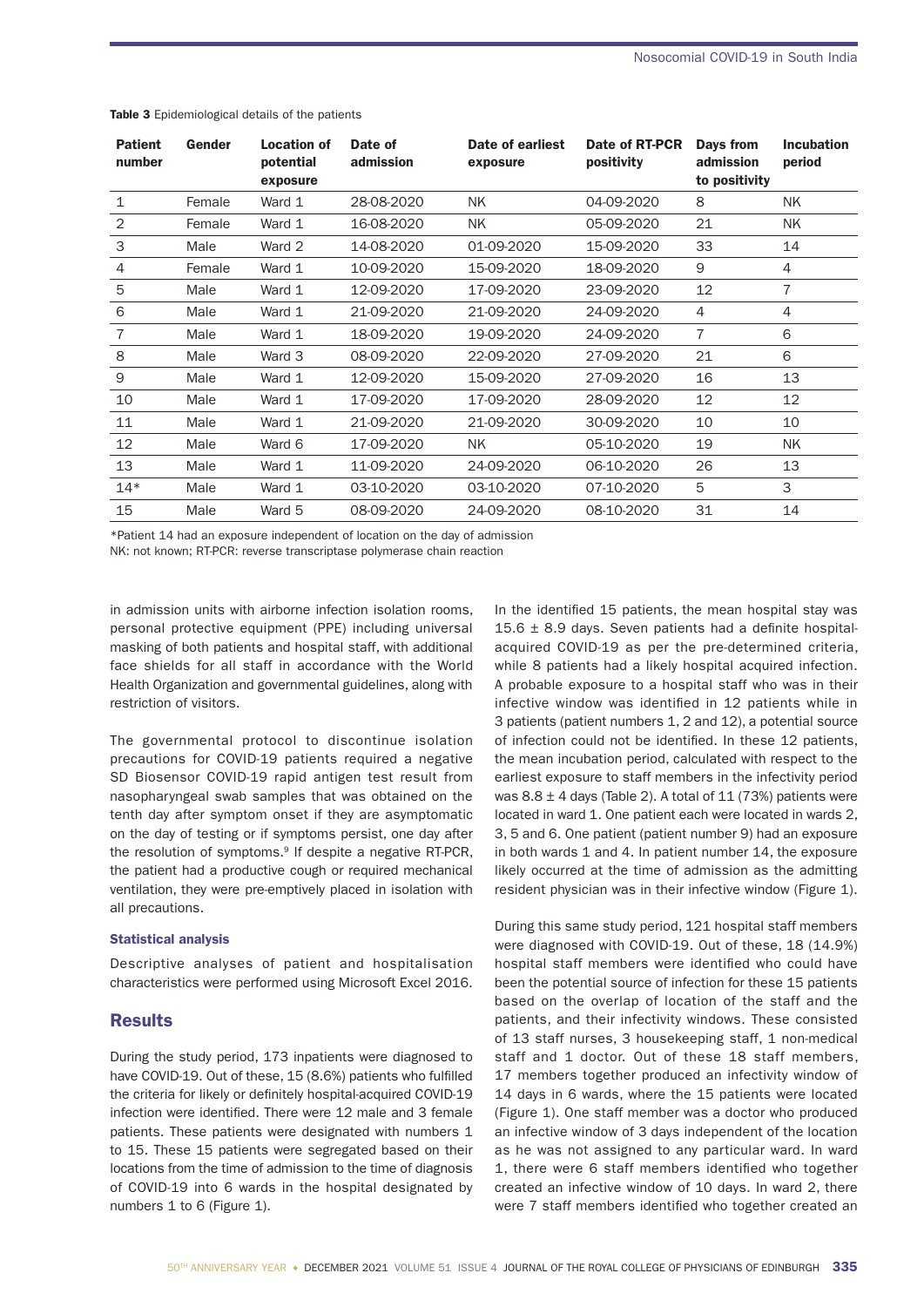infective window of 3 days. In ward 3, there were 2 staff members identified who together created an infective window of 4 days. In ward 4, there was 1 staff member identified who created an infective window of 3 days. In ward 5, there was 1 staff member identified who created an infective window of 3 days and in ward 6, there were no potentially infective staff identified (Table 2).

The patients with nosocomial COVID-19, their location and duration in the respective wards, the date of positivity and incubation periods of these patients, and the infectivity window of staff in those respective locations are summarised in Figure 1. The patient details are summarised in Table 3 and the staff details are summarised in Table 2.

# **Discussion**

This study was conducted as a retrospective cohort study involving patients suspected to have likely or definite hospitalacquired COVID-19 in a tertiary care hospital in Kerala, India. We found that 15 patients had likely or definite nosocomial COVID-19. These 15 patients represented only 8.6 % of the total number of COVID-19 cases admitted in the hospital during the study period.

Our study found an incidence of 8.6% of nosocomial COVID-19 infections compared with the total burden of COVID-19 in our hospital during the same time period. This was slightly higher than the findings reported by Rhee et al.<sup>4</sup> who found an incidence of less than 1%. Our findings are substantially lower than the results of a review by Zhou et al.<sup>10</sup> which suggested that up to 44% of COVID-19 infections may be hospital acquired. However, it may be relevant that this review was limited to studies that were conducted early on in the COVID-19 outbreak in Wuhan, China, before the recognition of the SARS-CoV-2 virus and implementation of adequate infection control.

Hospital staff are at an increased risk of being exposed to the causative SARS-CoV-2 and this factor could also potentially have a role in nosocomial transmission of COVID-19. During the Middle East respiratory syndrome coronavirus (MERS-CoV) and severe acute respiratory syndrome (SARS) coronavirus outbreak, nosocomial outbreaks of both these infections were thought to have played a major role in the amplification and spread of the disease.<sup>11</sup>

Similarly, infection control with respect to COVID-19 is also a difficult task due to the nature of its transmission. Jones et al.12 studied the relative contributions of transmission routes in COVID-19 among healthcare workers directly providing care for patients and found that the predominant route was through inhalation (57%), followed by droplets (35%) and a small proportion by direct contact (8.2%). In our hospital, as per governmental guidelines, the use of a combination of N95 masks and face shields had been made mandatory since early on in the COVID-19 pandemic. The identification of hospital-acquired COVID-19 cases despite the use of universal masking and face shields suggests the possibility of direct contact while administering patient care and fomite transmission being one of the predominant drivers of transmission in our study. As a result of our findings, we have implemented a policy of universal gloving for all staff who are involved in the direct care of patients. This policy involves the use of disposable gloves during contact with any inpatient that are discarded immediately after use. The use of gloves when dealing with potential COVID-19 patients was already in the institutional PPE guidelines, which was expanded to all patients in the hospital due to the ongoing pandemic and potential for fomite transmission. Chang et al. reported in a systematic review and metaanalysis of 8 studies that demonstrated that implemented universal gloving alone showed a significant association with decreased incidence of hospital-acquired infections (IRR 0.77; 95% CI 0.67-0.89).<sup>13</sup>

Our study also identified a large cluster of 12 patients in a single location, which turned out to be the general medical ward, where there is maximum concentration of patients in the hospital with an open cubicle model, and sharing of a common centralised air system. This could have played a role in the transmission given the predominantly inhalation mode of transmission reported by Jones et al.<sup>13</sup> Wong et al.<sup>14</sup> reported early in the pandemic from Hong Kong that there was no transmission in a general ward in their hospital after extensive contact tracing and follow up of all the patients and hospital staff who had come into contact with an index case of COVID-19. However, that study concentrated on the transmission from a COVID-19 patient to other patients and to the staff members rather than from the staff member to the patients. They also had only a single positive case of COVID-19 and the patient stayed in the studied ward for a period of only approximately 35 hours. Our study on the other hand consisted of multiple windows of infectivity in the general ward, with both staff and patients being infective during these windows, which could have led to the cluster. As a result of our findings that suggested a breach in the contact precautions by the staff members, we have planned to strengthen the infection control practices in the wards identified to have been potential areas of transmission, with the appointment of a full-time dedicated infection control nurse in those areas.

Our study does have its limitations. First, our sample size is relatively low and as the number of total cases increase, the proportion of nosocomial COVID-19 may also increase. Second, the possibility of asymptomatic bystanders being the drivers of transmission could not be studied. Third, all cases among admitted patients and hospital staff members may not have been identified as only symptomatic patients underwent testing. Due to the relatively high proportion of asymptomatic cases of COVID-19, cases could have been missed in our study. Fourth, we did not study the patients after discharge. There could have been patients who developed symptoms after discharge, but we were unable to look at these patients. However, we did not admit any COVID-19 patients who had been discharged from our own hospital in the preceding 14 days. Finally, patients transferred in from other centres were